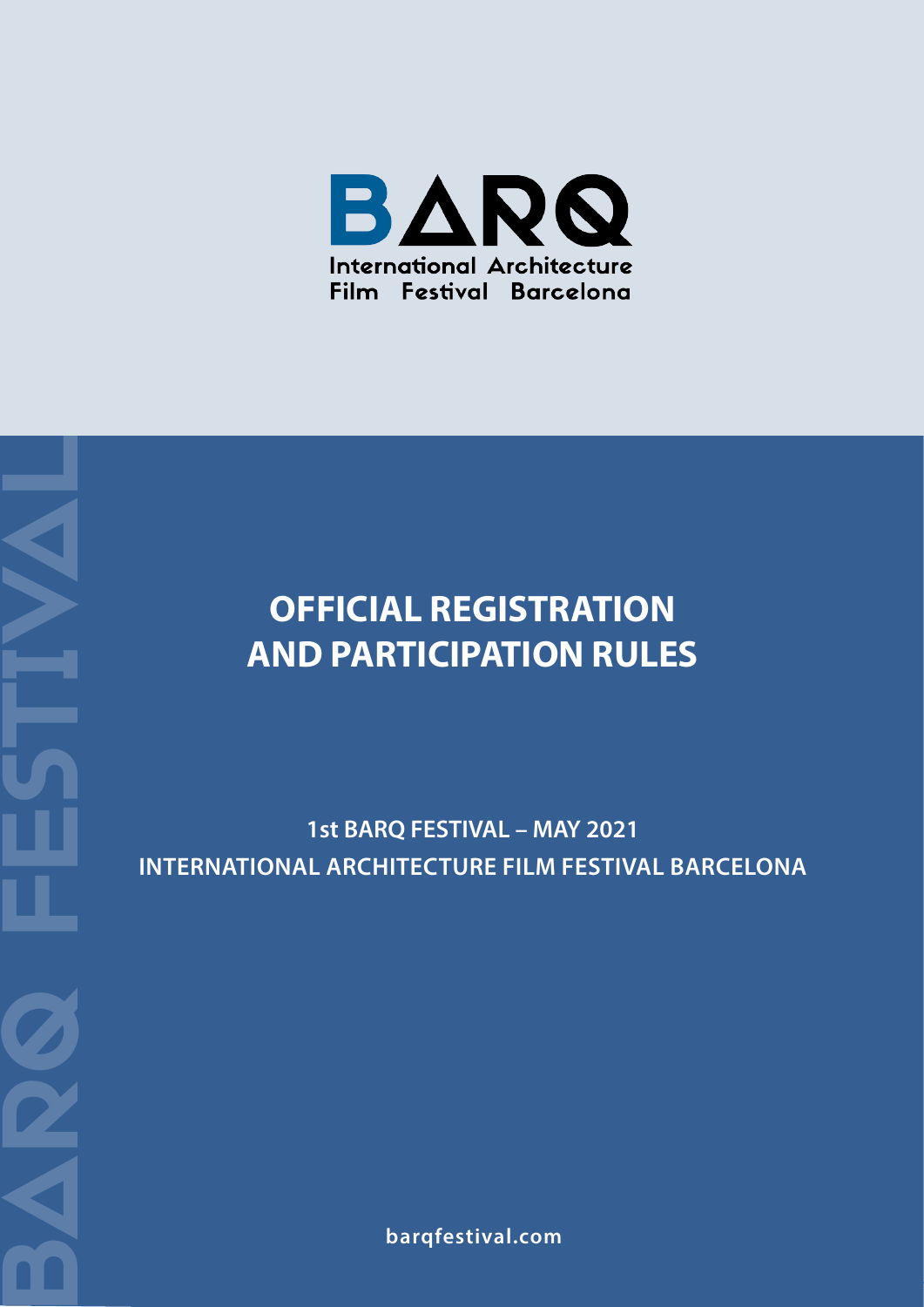

# **1st BARQ FESTIVAL – May 2021 International Architecture Film Festival Barcelona OFFICIAL REGISTRATION AND PARTICIPATION RULES**

The BARQ Festival, International Architecture Film Festival Barcelona, celebrates its first edition from May 11th to May 16th 2021, which will take place onsite in the city of Barcelona (as long as it can be held and it does not have to be cancelled following the recommendations and measures imposed from the government or health authorities within the Covid-19 context) and online. The online modality of the festival will exclusively be geoblocked in Spain, either as a complement to the festival's onsite sessions or as the only form of holding the event, in case that the scheduled onsite screenings and activities cannot be held.

The BARQ Festival is the only film festival dedicated to architecture and interior design in Spain and it is an initiative of the **Fundació Mies van der Rohe**, the **Arquin-FAD** Association, the **Architects' Association of Catalonia** (COAC) and the production company **Nihao Films**, specialized in audiovisual production of architectural films.

# **1. DESCRIPTION**

BARQ Festival is a film festival dedicated to vindicate architectural films as a specific genre and to deepen the relationships between the first and the seventh art. Cinema uses architecture to show and create worlds exploring social realities, and architecture uses cinema to reach all of the society.

With an extensive program that includes a selection of national and international documentary films and various parallel activities (talks, debates, workshops, conferences), the BARQ Festival brings to all its audience new perspectives on the creative processes behind architectural practice through cinema, in order to stimulate a dialogue between both arts and generate debate on urban, cultural, social and environmental issues.

#### **2. OBJECTIVES**

By showcasing a selection of the most recent national and international productions in the field, the festival will serve as a platform for architectural films and cinema inspired by architecture. Our main objective is to bring the most current issues of contemporary architecture practice to the general public through cinema, creating a space for critical reflection on the spaces we inhabit.

At the same time, we want to generate a new space for professional exchange and create synergies between architects, interior design professionals and different professional profiles in the audiovisual industry such as directors, producers, artistic directors and directors of photography.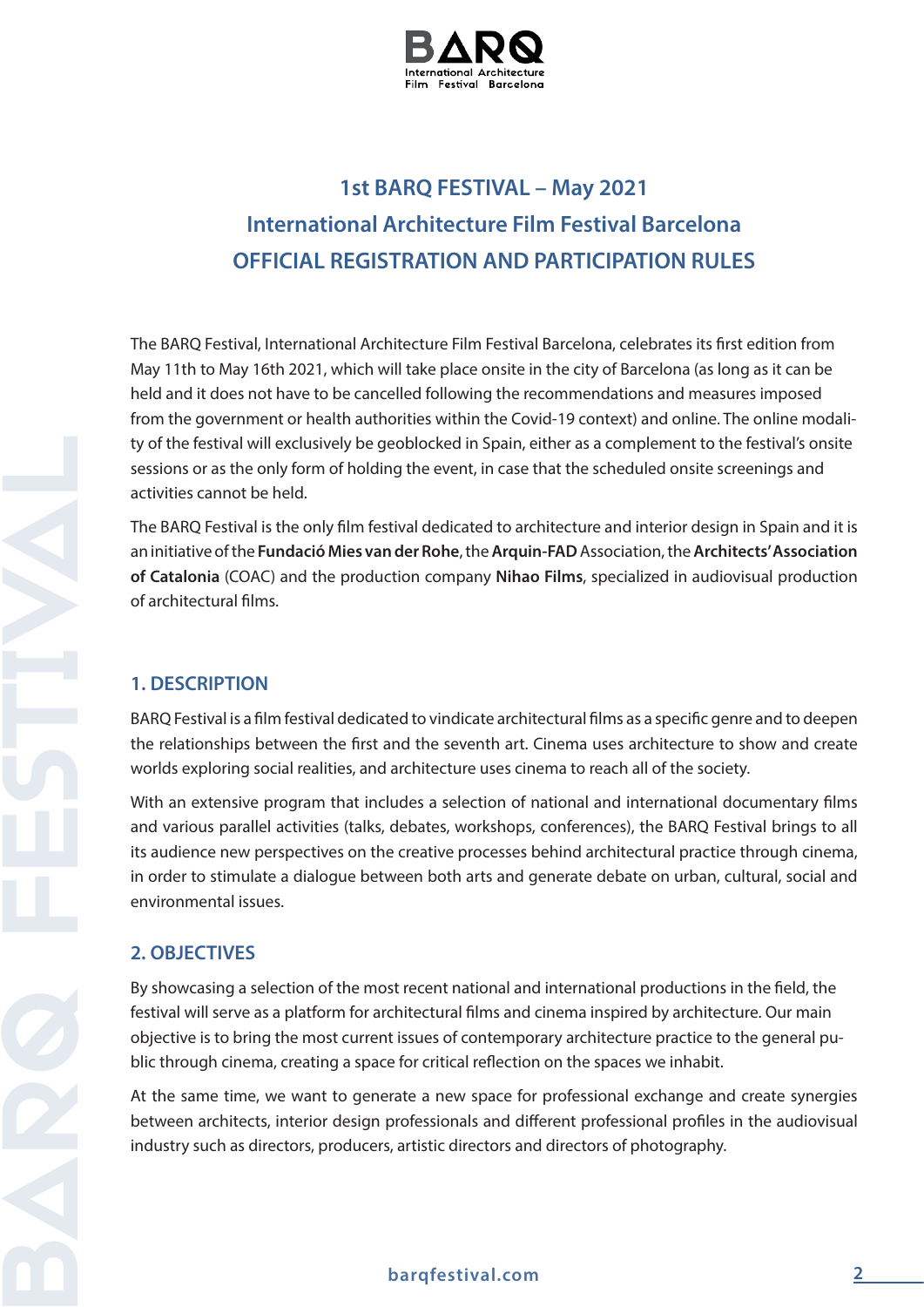

# **3. PROGRAMMING, SECTIONS AND ADMISSION CRITERIA**

The festival's program brings together documentary feature films and documentary short films from around the world related to architecture, interior design, urban planning and the built environment. The theme of the productions must necessarily be linked and/or related to the art of architecture. Films that through architecture expose, in an innovative and original way, other current issues such as urban activism, politics, economy, environment, territoriality, cultural and social diversity, housing, coexistence and equal rights among people, etc. will be especially valued.

The quality, originality and technical and artistic solidity of the productions will be prioritized. Special attention will be granted to productions that have not participated in other festivals and/or that have not been commercially released.

The program of the festival is presented in the following sections or categories:

#### **DOCUMENTARY FEATURE FILMS IN COMPETITION:**

Competitive section of documentary feature films of any nationality that meet the following requirements:

- Completed after January 1st 2019.
- Not been commercially released in theatres, video, television or VOD platforms in Spain.
- Not having participated in festivals or audiovisual events in Catalonia (the screening at BARQ Festival must be, at least, a Catalan premiere).
- The minimum length of feature films must be 50 minutes.

#### **DOCUMENTARY SHORT FILMS IN COMPETITION:**

Competitive section of documentary short films of any nationality that meet the following requirements:

- Completed after January 1st 2019.
- Not been commercially released in theatres, video, television or VOD platforms in Spain
- Not having participated in festivals or audiovisual events in Catalonia (the screening at BARQ Festival must be, at least, a Catalan premiere).
- The maximum duration of short films cannot exceed 25 minutes.

#### **SPECIAL SESSIONS:**

Within its programming, the BARQ Festival also develops the SPECIAL SESSIONS section, focused on the relationship between fiction feature films and architecture.

This special section is not open to the registration of films and the festival's selection committee will internally decide the works (both short and feature films) that make up this section, which is a noncompetitive section.

The festival's organization reserves the right to program, as an exception, feature films and short films that do not meet the requirements mentioned in this document.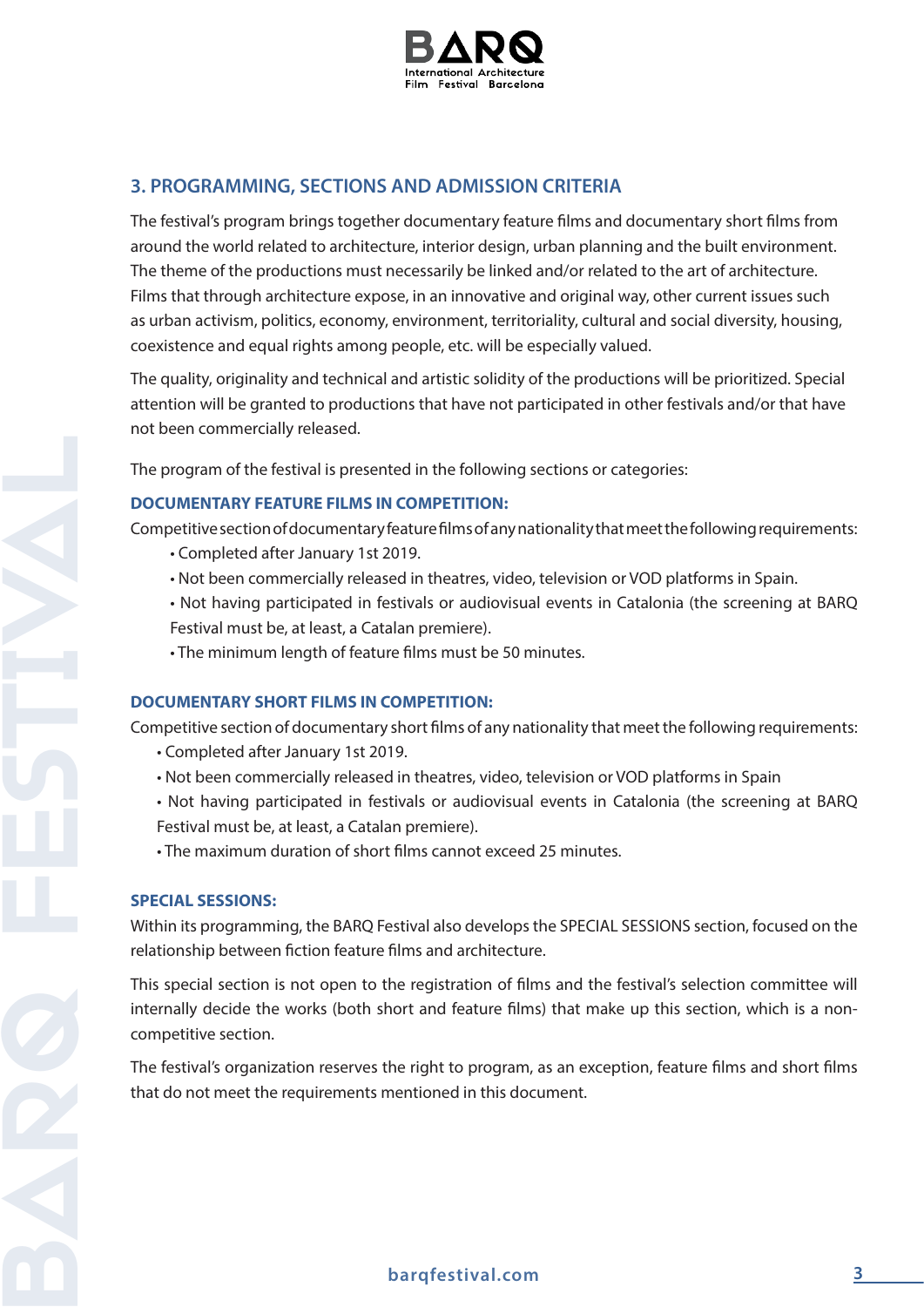

## **4. REGISTRATION**

In order to correctly register and participate in the 1st edition of the BARQ Festival, it is mandatory to submit a documentary (feature film or short film) exclusively through the FilmFreeWay platform (https://filmfreeway.com/BARQFESTIVAL).

Submissions of DVDs or other physical/digital formats (online links) outside of FilmFreeWay Platform will not be accepted.

**REGISTRATION PERIOD:** from December 7th 2020 at 12 noon to February 8th 2021 at 12 noon (local Spanish time). Incomplete registrations or those made outside the above mentioned period will be excluded from their evaluation and/or consideration by the festival's selection committee.

Entries will be submitted in their original version and must present subtitles in English when this is not the original language of the feature film/short film.

#### **SUBMISSION FEES:**

- • **Documentary feature films:** The registration fee is €6 (VAT included) to cover the processing and viewing of the film. Registration fees are non-refundable.
- • **Documentary shorts:** The registration fee is €3 (VAT included) to cover the processing and viewing of the short film. Registration fees are non-refundable.

The festival accepts the registration of documentary feature films with non-final edits so that the selection committee can take them into consideration before the end of the registration period. At the time of registration it must be notified/made clearly visible that the registered work is unfinished (work in progress). The festival's organization will contact the submitter to request a final and/or definitive version of the film when considered appropriate.

By registering a work at the festival the submitter ensures that the submitted feature or short film is original or unpublished, and it is not subject to contracts, assignments or licenses to third parties of copyright or intellectual property or other rights, except those of the author.

If an invoice is required for the submission fee, the submitter must contact the festival's organization and request it within a maximum period of 30 days after the date of the submission.

# **5. SELECTION AND ACCEPTANCE**

The works that participate in the competitive sections of the festival will be selected by the festival's selection committee. Their decision is final.

The festival's organization and its selection committee as a whole reserve the right not to communicate to submitters or participants the reasons behind the selection and/or non-selection of works.

In case of selection, the festival organization will inform the selected feature films and short films by email before March 30th 2021.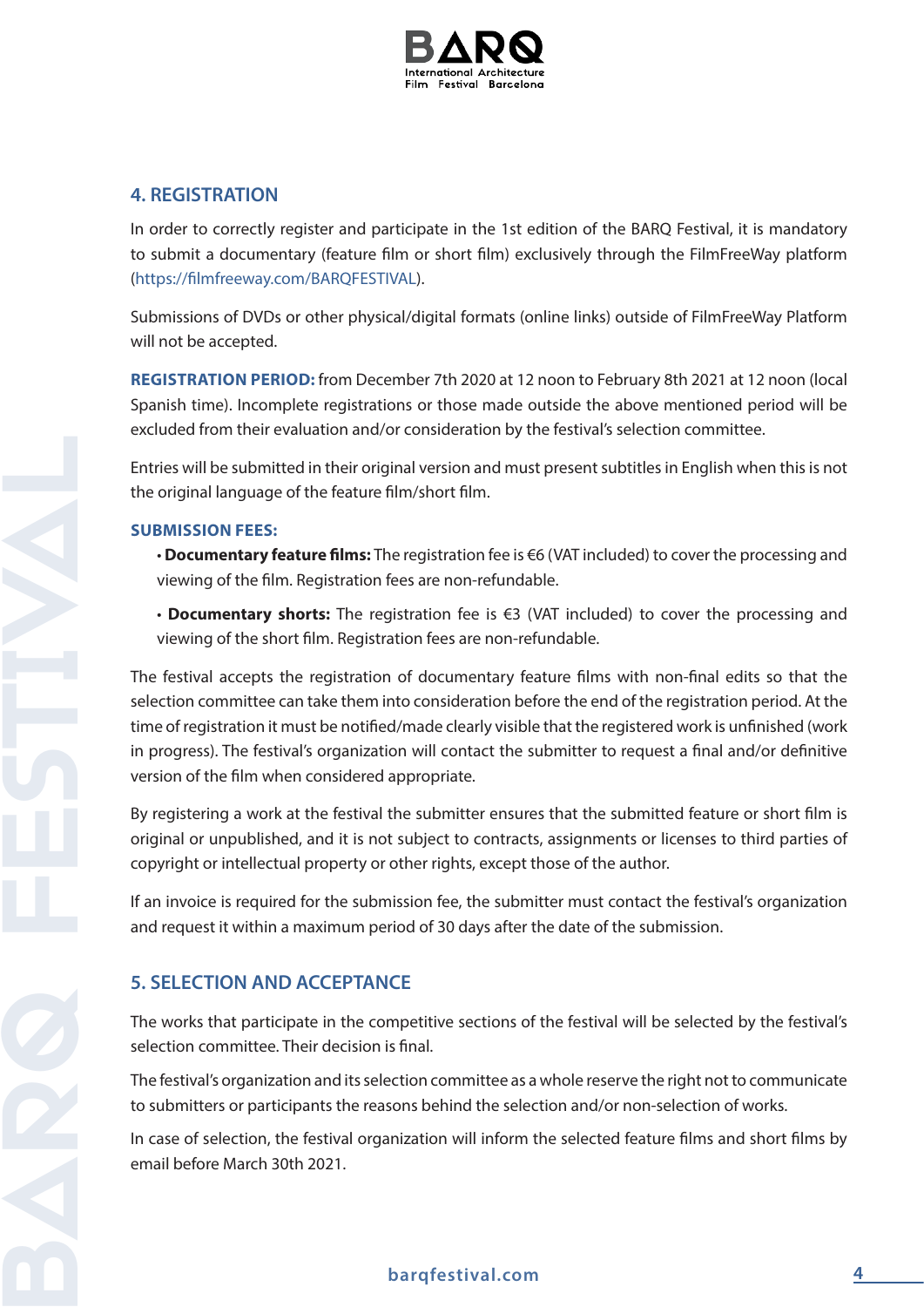

In case of non-selection, the festival's organization will inform the non-selected feature films and short films through a notification via FilmFreeWay before March 30th 2021.

The selected feature films and short films that agree to participate in the festival will receive the Festival's Entry Form.

The registration of an audiovisual work in competition to the 1st edition of BARQ Festival implies full acceptance and compliance with these participation rules and their possible attachments.

Once the selection of a work has been made and communicated by the Festival and its participation has been confirmed by the production/distribution company/representative person who submitted it, it cannot be withdrawn from the festival. At the same time, the work can't compete, be exhibited or presented in other Catalan film festivals (or similar events) before its participation and screening within the framework of the BARQ Festival.

# **6. EXHIBITION AT THE FESTIVAL**

The 1st edition of the BARQ Festival will be held onsite (as long as it can be held and does not have to be cancelled following the recommendations and measures imposed by the government or health authorities within the Covid-19 context) and online.

During the festival, the organization reserves the right to screen the selected works up to a maximum of 2 public screenings for the festival onsite modality. The exhibition for the online modality will be later established and agreed conveniently.

During the festival the production companies/distributors/representatives of the programmed feature and short films will grant the rights for their public exhibition. Online screening rights will be agreed individually.

#### **SCREENING FORMATS:**

The exhibition format and participation modalities (onsite and online) within the festival will be negotiated at the festival's convenience with each selected work.

For the participation in the onsite modality of the festival, the accepted exhibition formats are:

- **Physical DCP**
- **Digital file (.mov or .mp4)**

For the participation in the online modality of the festival, the accepted exhibition formats are:

- **Clean digital file (.mov or .mp4), without subtitles.**
- **15,000 kbps or higher**
- **1920 x 1080**
- **Video and audio codecs: H.264 and AAC**
- **5.1 or stereo**
- **24fps / 25fps**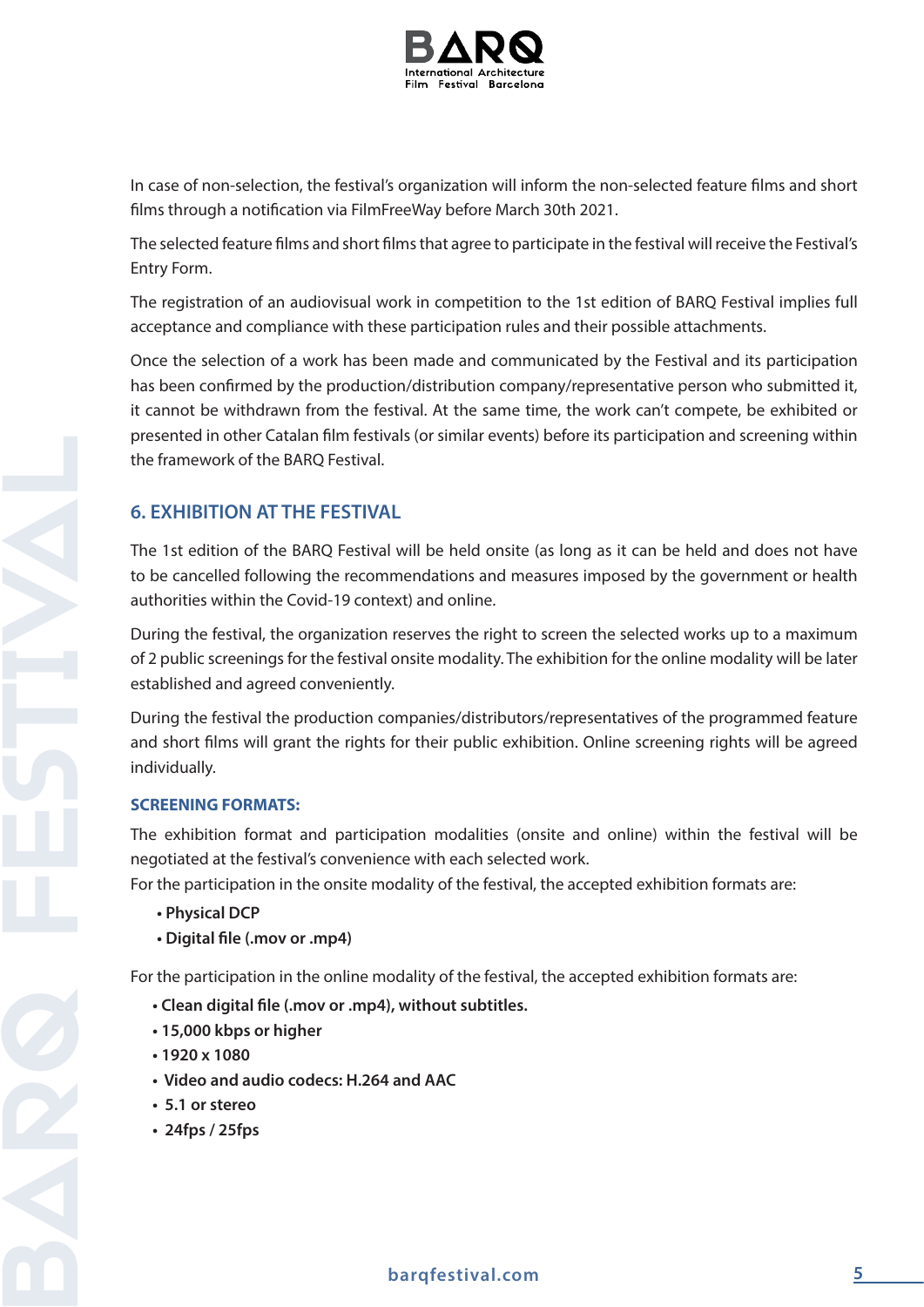

Production companies/distributors/representatives of the works must provide all the materials required for the correct screening and production of subtitles into Catalan/Spanish (when required) of each film/ short film to the festival's organization within the terms dictated by it.

The transportation costs of the physical prints will be paid by the Festival. In the event that they are to be returned to another festival, the festival receiving the prints will be responsible for the transportation costs. In case of damage, the maximum period for making any claim regarding a physical copy on loan at the festival will be one month from the date of return.

### **7. JURIES AND AWARDS**

The festival's organization will appoint the jurors of each section in competition, whose decisions will be final and must not be justified.

Representatives with interests in production, distribution or any other type of exploitation or participation in the in-competition films and short films will not be part of the jury of any sections of the festival.

The prizes of all competition categories cannot be declared null or void.

Economic or in kind awards cannot be granted *ex aequo*.

Each jury of the festival is offered the option to give a Special Mention of the Jury to one work of each competitive section. The Special Mention of the Jury cannot be granted ex aequo.

All the festival prizes are given to the director or group of directors of the awarded works.

#### **AWARDS:**

- BARQ Award to Best Documentary Film: Awarded by the Jury of the competition documentary feature films section. It consists of a 1,500€ prize and a statuette.
- BARQ Award to Best Documentary Short Film: Awarded by the Jury of the documentary short films section in competition. It consists of a 600€ prize and a statuette.
- BARQ Audience Award: Awarded by the audience for the best documentary film in the section of feature films in competition. It consists of an honorary mention and a statuette.

The festival's organization has the right to modify, update or improve the amount or qualitative value of each award described above.

The economic amount of all the cash awards will be subject to the withholdings determined by the legislation in force at the time of payment by the festival's organization. All taxes are included in the above-mentioned economic allocation of the awards.